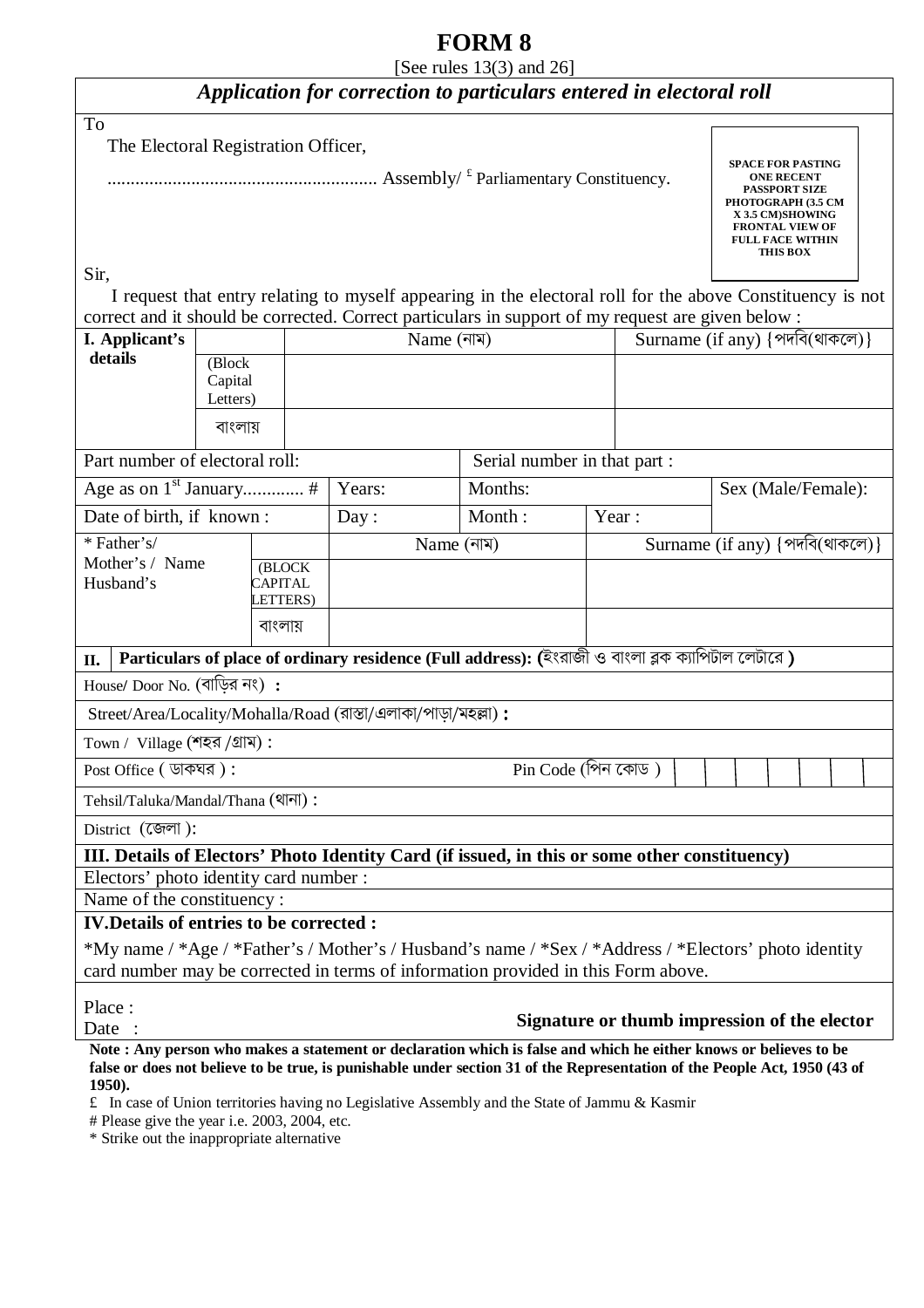## **Details of action taken**  *(***To be filled by Electoral Registration Officer of the constituency***)*

The application of Shri/Smt./Km........................................................................……………………for correction of entry in the electoral roll in Form 8 has been accepted\*/ rejected\*.

Detailed reasons for \*acceptance [under or in pursuance of rule  $18^*/20^*/26(4)^{t}$ ] or \*rejection [under or in pursuance of rule  $17*/20*/26(4)^{2}$ :

Place : Date :

Signature of Electoral Registration Officer (Seal of the Electoral Registration Officer)

\* Strike out the inappropriate alternative

 $E$ <sup>£</sup> During continuous updating after final publication of electoral roll.

**Remarks of Field Level Officers (e.g BLO, Designated Officer, Supervisory Officer)**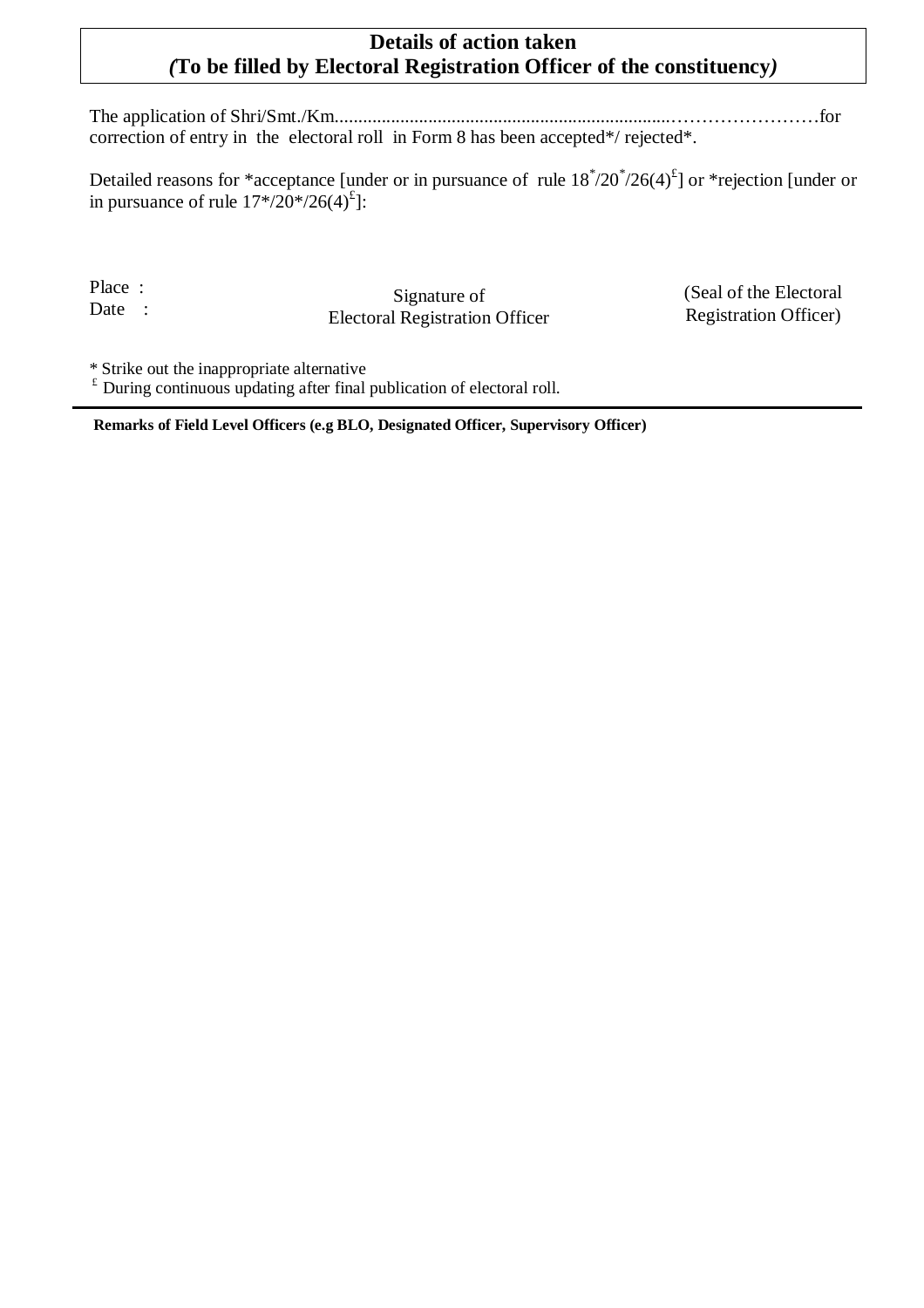### **[This page should be thick enough so that it does not get mutilated / damaged in postal transit]**

## **Intimation of action taken**

| (Section-II of the page is to be filled in by Electoral Registration Officer of the constituency and to be |  |  |  |  |  |  |  |  |  |
|------------------------------------------------------------------------------------------------------------|--|--|--|--|--|--|--|--|--|
| posted to the applicant on the address as given by the applicant in Section-I)                             |  |  |  |  |  |  |  |  |  |
|                                                                                                            |  |  |  |  |  |  |  |  |  |
|                                                                                                            |  |  |  |  |  |  |  |  |  |

|                                                                                                                                                             |                                                                                                                |                                                    |  | Section-I |  |  |            |  |
|-------------------------------------------------------------------------------------------------------------------------------------------------------------|----------------------------------------------------------------------------------------------------------------|----------------------------------------------------|--|-----------|--|--|------------|--|
|                                                                                                                                                             | Postage Stamp to be<br>affixed by the<br><b>Electoral Registration</b><br>Authority at the time<br>of dispatch |                                                    |  |           |  |  |            |  |
| The application in Form-6 of                                                                                                                                |                                                                                                                |                                                    |  |           |  |  |            |  |
| **Shri/Shrimati/Kumari                                                                                                                                      |                                                                                                                |                                                    |  |           |  |  |            |  |
| ** (Full Address)                                                                                                                                           |                                                                                                                |                                                    |  |           |  |  |            |  |
| House/Door number:                                                                                                                                          |                                                                                                                |                                                    |  |           |  |  |            |  |
| Street/Area/Locality/                                                                                                                                       |                                                                                                                |                                                    |  |           |  |  |            |  |
| Mohalla/Road:                                                                                                                                               |                                                                                                                |                                                    |  |           |  |  |            |  |
| Town/Village:                                                                                                                                               |                                                                                                                |                                                    |  |           |  |  |            |  |
| Post Office:                                                                                                                                                |                                                                                                                | Pin Code:                                          |  |           |  |  |            |  |
| Tehsil/Taluka/                                                                                                                                              |                                                                                                                |                                                    |  |           |  |  |            |  |
| Mandal/Thana:                                                                                                                                               |                                                                                                                |                                                    |  |           |  |  |            |  |
| District:                                                                                                                                                   |                                                                                                                |                                                    |  |           |  |  |            |  |
| ** To be filled in by the applicant.                                                                                                                        |                                                                                                                |                                                    |  |           |  |  |            |  |
|                                                                                                                                                             |                                                                                                                |                                                    |  |           |  |  |            |  |
|                                                                                                                                                             |                                                                                                                |                                                    |  |           |  |  | Section-II |  |
|                                                                                                                                                             |                                                                                                                |                                                    |  |           |  |  |            |  |
| has been----                                                                                                                                                |                                                                                                                |                                                    |  |           |  |  |            |  |
|                                                                                                                                                             |                                                                                                                |                                                    |  |           |  |  |            |  |
|                                                                                                                                                             |                                                                                                                |                                                    |  |           |  |  |            |  |
|                                                                                                                                                             |                                                                                                                |                                                    |  |           |  |  |            |  |
| $(b)$ rejected for the reason $\ldots$ $\ldots$ $\ldots$ $\ldots$ $\ldots$ $\ldots$ $\ldots$ $\ldots$ $\ldots$ $\ldots$ $\ldots$ $\ldots$ $\ldots$ $\ldots$ |                                                                                                                |                                                    |  |           |  |  |            |  |
|                                                                                                                                                             |                                                                                                                |                                                    |  |           |  |  |            |  |
|                                                                                                                                                             |                                                                                                                | <b>Electoral Registration Officer</b>              |  |           |  |  |            |  |
|                                                                                                                                                             |                                                                                                                |                                                    |  |           |  |  |            |  |
|                                                                                                                                                             |                                                                                                                |                                                    |  |           |  |  |            |  |
|                                                                                                                                                             |                                                                                                                |                                                    |  |           |  |  |            |  |
|                                                                                                                                                             |                                                                                                                |                                                    |  |           |  |  |            |  |
|                                                                                                                                                             |                                                                                                                |                                                    |  |           |  |  |            |  |
|                                                                                                                                                             |                                                                                                                |                                                    |  |           |  |  |            |  |
|                                                                                                                                                             |                                                                                                                |                                                    |  |           |  |  |            |  |
|                                                                                                                                                             |                                                                                                                |                                                    |  |           |  |  |            |  |
|                                                                                                                                                             | <b>Receipt for application</b>                                                                                 |                                                    |  |           |  |  |            |  |
|                                                                                                                                                             |                                                                                                                |                                                    |  |           |  |  |            |  |
|                                                                                                                                                             |                                                                                                                |                                                    |  |           |  |  |            |  |
|                                                                                                                                                             |                                                                                                                |                                                    |  |           |  |  |            |  |
|                                                                                                                                                             |                                                                                                                |                                                    |  |           |  |  |            |  |
|                                                                                                                                                             |                                                                                                                |                                                    |  |           |  |  |            |  |
| Date                                                                                                                                                        |                                                                                                                | Signature of the officer receiving the application |  |           |  |  |            |  |
|                                                                                                                                                             |                                                                                                                | on behalf of the Electoral Registration Officer    |  |           |  |  |            |  |
|                                                                                                                                                             |                                                                                                                |                                                    |  |           |  |  |            |  |

\*\* To be filled in by the applicant.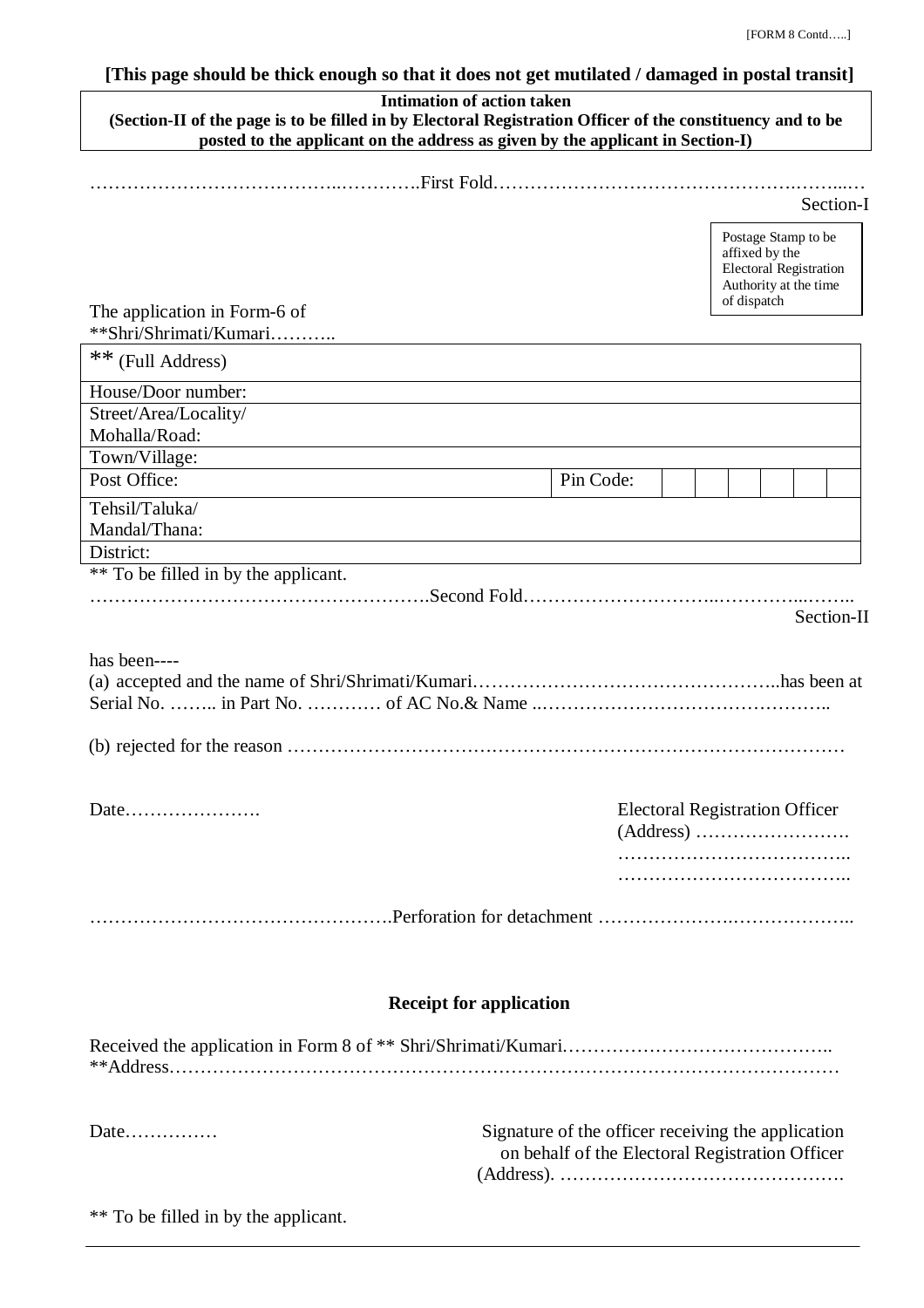#### **GUIDELINES FOR FILLING UP THE APPLICATION FORM-8 General Instructions**

#### **Who can file Form-8**

1. Can be filed only by a person whose name is already included in the electoral roll seeking correction to his/her particulars already printed in the electoral roll. One person cannot file application in Form 8 for correction in the particulars of any other person.

#### **When Form-8 can be filed**

- 1. Form-8 can be filed for correction to particulars of a person entered in the electoral roll. The application can be filed after draft publication of electoral roll of the constituency. The application is to be filed within the specific days provided for the purpose. Due publicity is given about the above period when the revision programme is announced.
- 2. Only one copy of the application is to be filed.
- 3. The Application can also be filed for correction of particulars relating to oneself in the finally published electoral roll when the revision programme is not going on. During non-revision period, application must be filed in duplicate.

#### **Where to file Form-8**

- 1. During revision period, the application can be filed at the designated locations where the draft electoral roll is displayed (mostly polling station locations) as well as the Electoral Registration Officer and Assistant Electoral Registration Officer of the constituency.
- 2. During other period of the year when revision programme is not going on, the application can be filed only with the Electoral Registration Officer.

#### **How to Fill up Form-8**

- 1. The application should be addressed to the Electoral Registration Officer of the constituency in which the name of the applicant is already included. The name of the constituency should be mentioned in the blank space.
- 2. In Part I of the Application, please write your name, as it should appear in the electoral roll. In case the initials to your name printed in the electoral roll are in abbreviated form and you want them to be printed in expanded form you can write your full name in expanded form. The full name except the surname should be written in the first box and surname should be written in the second box. In case you do not have a surname, just write the given name. Caste should not be mentioned except where the caste name is used as part of the elector's name or a surname. Honorific appellations like Shri, Smt. Kumari, Khan, Begum, Pandit etc. should not be mentioned.
- 3. Please fill up the Part Number and serial number in that part of electoral roll where your name is listed. This is mandatory.

Please fill up the Part Number and serial number in that part of electoral roll where your name is listed. This is mandatory.

3. Age

Similarly, you should indicate your Age in years and months as on 1st January of the year with reference to which the electoral roll is printed. This qualifying date is printed at the bottom of each page of electoral roll.

5. Sex

Write your sex in full in the space provided e.g. Male / Female. Applicants may indicate their sex as "Other" where they do not want to be described as male or female.

6. Date of Birth (With Documentary Proof)

 Fill up the date of birth in figures in the space provided in dd/mm/yyyy. Proof of date of birth to be attached are as under:

- (i) Birth certificate issued by a Municipal Authorities or district office of the Registrar of Births & Deaths or Baptism certificate; or
- (ii) Birth certificate from the school (Govt. / Recognised) last attended by the applicant or any other recognised educational institution; or